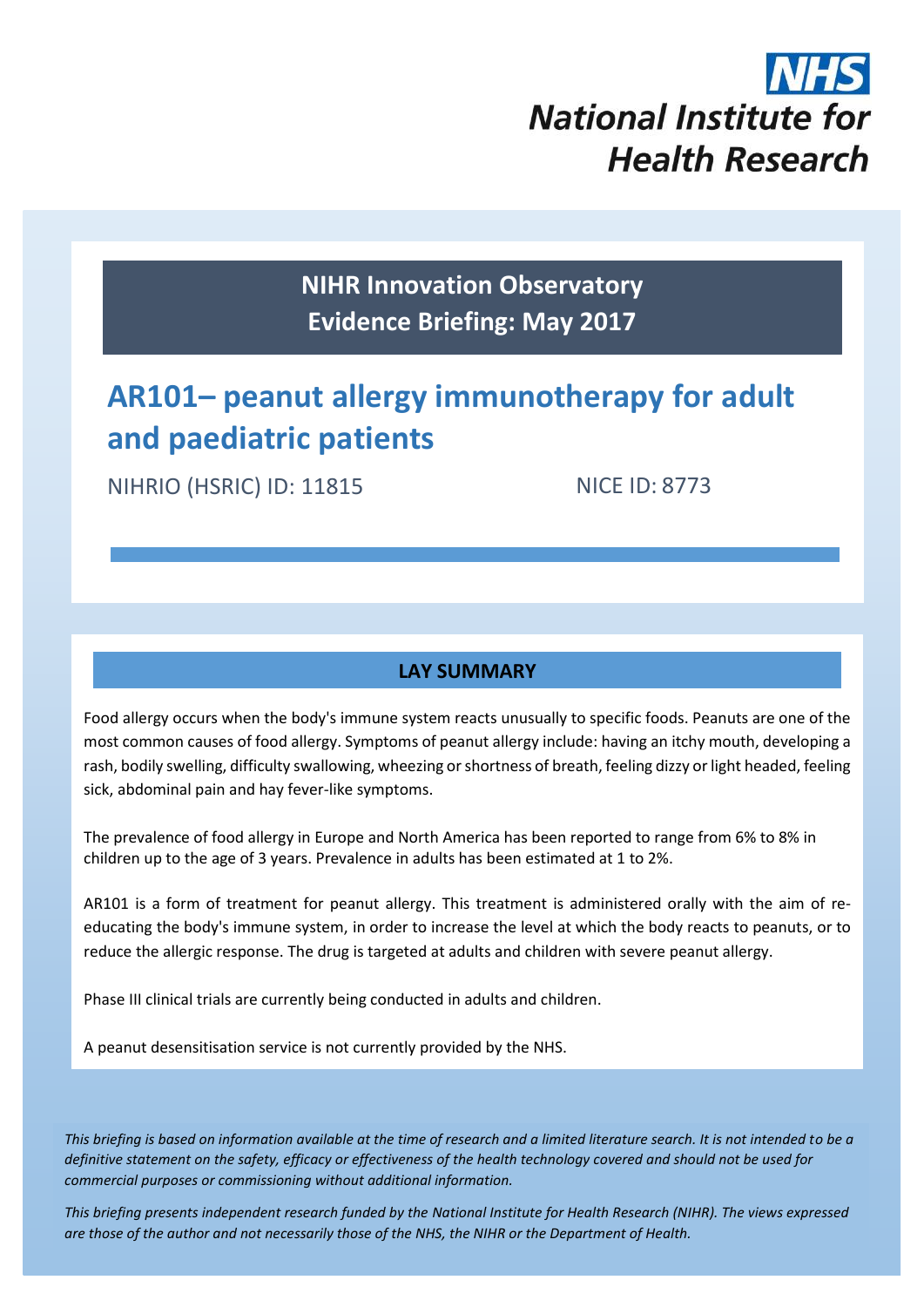#### **TARGET GROUP**

Adults and children with severe peanut allergy.

# **TECHNOLOGY DESCRIPTION**

AR101 is a form of oral immunotherapy for the treatment of peanut hypersensitivity (peanut allergy). This treatment contains the protein profile found in peanuts.<sup>1</sup> A very small amount of an allergen (insufficient to cause a reaction) is administered in a gradual, controlled, up-dosing manner (with ongoing daily maintenance) until de-sensitisation to a certain amount of the allergen has been achieved. This process can re-educate the body's immune system, increasing the threshold of reactivity to an allergen or diminishing the allergic response.<sup>2</sup>

An on-going phase III clinical trial aims to evaluate the safety and efficacy of AR101 for desensitising peanut-allergic patients to a level sufficient to reliably protect them from allergic reactions upon accidental exposures to peanuts. In this trial, AR101 is administered orally in capsules and sachets using a dose escalation method for a period of approximately 22 weeks, to reach the maintenance dose of 300 mg per day. Subsequently, participants continue with daily maintenance at 300 mg per day for approximately six months. At the end of the maintenance period, patients will undergo an exit doubleblind, placebo-controlled food challenge.<sup>3</sup>

A peanut desensitisation service is not currently provided by the NHS. However, current NICE guidelines state that some people may need allergen-specific immunotherapy, which should be supervised by allergy specialists and should only be provided by physicians and nurses with specialist knowledge.<sup>4</sup>

## **INNOVATION and/or ADVANTAGES**

If licensed for this indication, AR101 could provide a novel way of treating adults and children with peanut allergy.

Reaching a tolerated dose of peanut protein of 300 mg could be a key milestone in the immunotherapy treatment of highly peanut-sensitive individuals at very high risk of allergic reactions, as this could mean ability to tolerate most trace levels of undeclared peanut protein in food products. 5

#### **DEVELOPER**

Aimmune Therapeutics.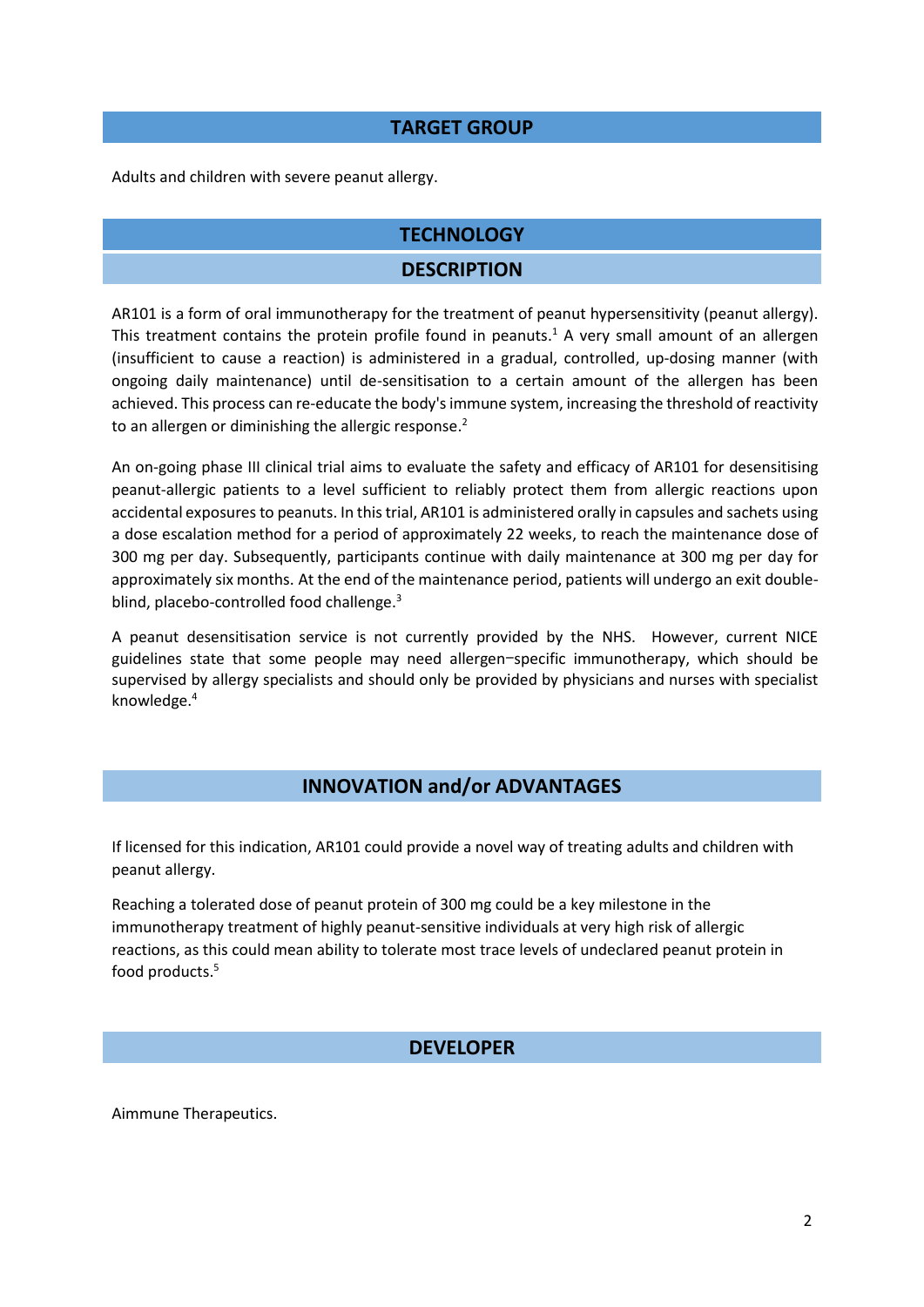#### **AVAILABILITY, LAUNCH or MARKETING**

#### **PATIENT GROUP**

#### **BACKGROUND**

Food allergies occur when the body's immune system mistakenly treats proteins found in food as a threat. 1 Immunoglobulin E mediated food allergies are most common and involve a greater risk of rapid reactions and anaphylaxis, which is an acute, potentially fatal, allergic reaction that is characterised by rapidly developing airway, breathing and circulation problems. 6

Peanut allergy is a major cause of food-induced deaths and having the allergy is associated with a reduced quality of life.<sup>7</sup>

#### **CLINICAL NEED and BURDEN OF DISEASE**

Reported prevalence of peanut allergy in children in the UK varies depending on the source; figures ranging from 2 in 1,000 to 19 per 1,000 have been reported.<sup>8</sup> About 20% of children outgrow their peanut allergy. 9

In England in 2015/16, there were 4,673 hospital admissions due to adverse food reactions (T78.0 and T78.1), resulting in 1,882 bed days and 4,877 finished consultant episodes. <sup>10</sup> Over half of these episodes were in paediatric patients aged between 0 and 14. Annually, about 10 deaths are caused by food allergies in England and Wales. 6

#### **PATIENT PATHWAY**

#### **RELEVANT GUIDANCE**

#### **NICE GUIDANCE**

- NICE guidelines. Food allergy in under 19s: assessment and diagnosis (CG116). February 2011.
- NICE quality standard. Food allergy (QS118). March 2016.
- NICE quality standard. Anaphylaxis (QS119). March 2016.
- NICE diagnostics guidance. ImmunoCAP ISAC 112 and Microtest for multiplex allergen testing (DG24). May 2016.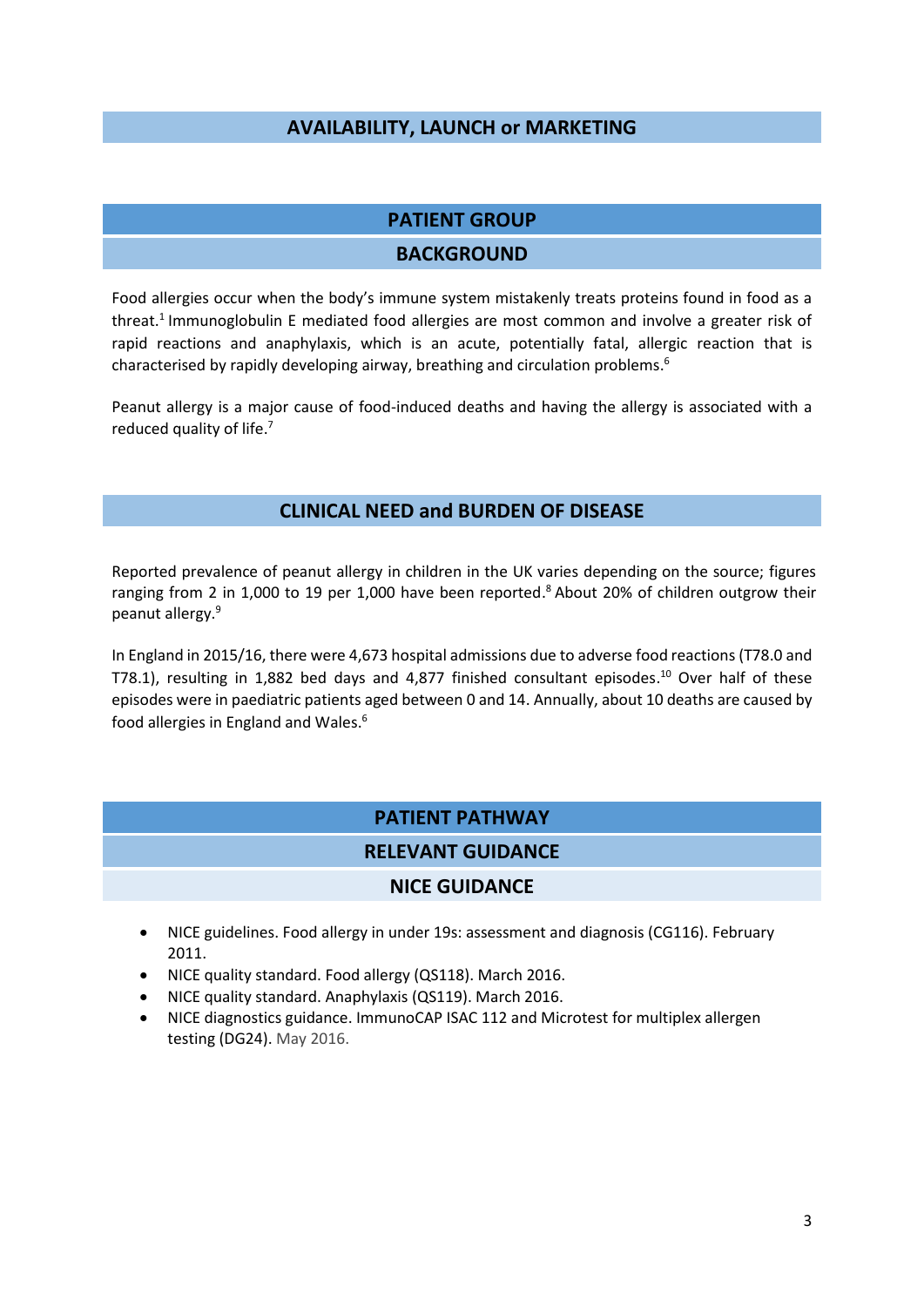#### **NHS ENGLAND and POLICY GUIDANCE**

 NHS England. 2013/14 NHS Standard Contract for Paediatric Medicine: Specialised Allergy services. E03/S/j.

#### **OTHER GUIDANCE**

- Togias A, Cooper SF, Acebal ML, Assa'ad A, Baker JR, Beck LA et al. Addendum guidelines for the prevention of peanut allergy in the United States: Report of the National Institute of Allergy and Infectious Diseases-sponsored expert panel. *Journal of Allergy and Clinical Immunology* 2017;10(1):1.
- Muraro A, Roberts G, Worm M, Bilo MB, Brockow K, Fernández RM et al. Anaphylaxis: guidelines from the European Academy of Allergy and Clinical Immunology. *Allergy* 2014;69(8): 1026-1045.
- European Academy of Allergy and Clinical Immunology. Food Allergy and Anaphylaxis Guidelines. 2014. Available from: [http://www.eaaci.org/foodallergyandanaphylaxisguidelines/Food%20Allergy%20-](http://www.eaaci.org/foodallergyandanaphylaxisguidelines/Food%20Allergy%20-%20web%20version.pdf) [%20web%20version.pdf](http://www.eaaci.org/foodallergyandanaphylaxisguidelines/Food%20Allergy%20-%20web%20version.pdf) [Accessed 02.05.2017]

## **CURRENT TREATMENT OPTIONS**

There is currently no approved treatment for peanut allergy. Avoidance of the food through a peanutfree diet is the best way of preventing allergic reactions, and auto-injector pens (epinephrine) are used in emergency situations when a severe allergic reaction occurs. <sup>6,7</sup> However, avoidance of exposure to trace amounts of peanut protein capable of eliciting an allergic reaction is very difficult due to the nearly ubiquitous presence of peanuts in the food industry, the potential for cross-contamination, and incorrect ingredient information in restaurants and on product labels.

Other forms of immunotherapy have also been explored in an effort to find treatments for peanut allergy. Subcutaneous, sublingual and oral immunotherapy have all been trialled and have induced clinical benefits but with varying levels of adverse reactions.  $7,11$ 

## **EFFICACY and SAFETY**

| <b>Trial</b>        | PALISADE; NCT02635776; AR101 vs placebo; phase III trial                                                           |
|---------------------|--------------------------------------------------------------------------------------------------------------------|
| <b>Sponsor</b>      | Aimmune Therapeutics Inc.                                                                                          |
| <b>Status</b>       | Ongoing                                                                                                            |
| Source of           | Company website, $^{1,3}$ trial registry, $^{12}$ Adis Insight $^2$                                                |
| <b>Information</b>  |                                                                                                                    |
| Location            | Canada, Denmark, Ireland, Netherlands, Spain, Sweden, USA, United Kingdom                                          |
| <b>Design</b>       | Randomised, double-blind, placebo-controlled                                                                       |
| <b>Participants</b> | Approximately 500 patients aged 4-55, with a clinical history of allergy to<br>peanuts or peanut-containing foods. |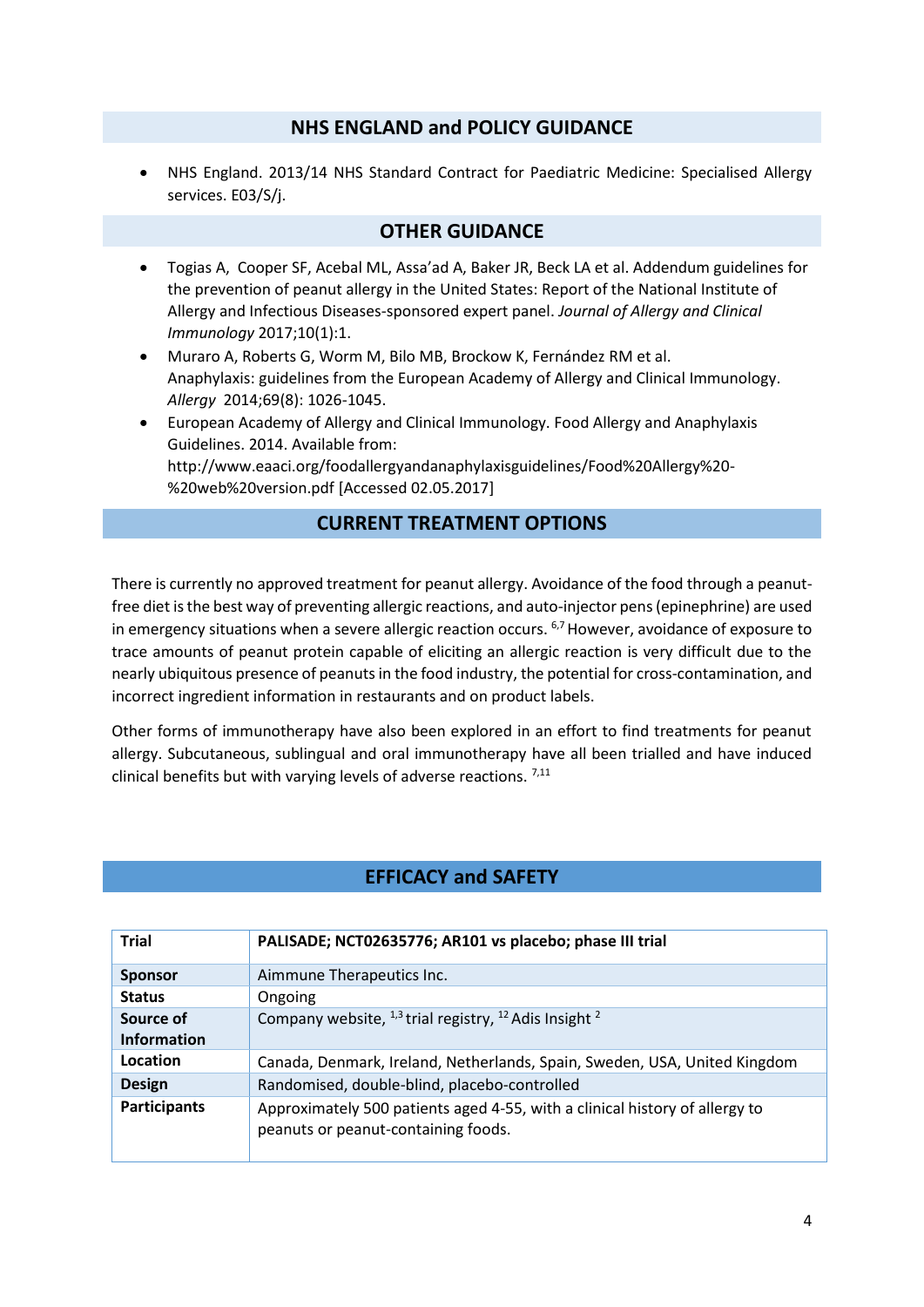| <b>Schedule</b>                   | Patients undergo a dose escalation period of approximately 22 weeks to reach<br>the maintenance dose of 300 mg per day, then continue with daily maintenance<br>at 300 mg per day for approximately six months. At the end of the maintenance<br>period, patients undergo an exit double-blind, placebo-controlled food<br>challenge. |
|-----------------------------------|---------------------------------------------------------------------------------------------------------------------------------------------------------------------------------------------------------------------------------------------------------------------------------------------------------------------------------------|
| Follow-up                         |                                                                                                                                                                                                                                                                                                                                       |
| Primary<br><b>Outcomes</b>        | Peanut allergy de-sensitisation [Time Frame: 12 months]<br>The proportion of subjects who tolerate at least 1043 mg cumulative of peanut<br>protein with no more than mild symptoms at the exit double blind placebo<br>controlled food challenge.                                                                                    |
| Secondary<br><b>Outcomes</b>      | Not reported                                                                                                                                                                                                                                                                                                                          |
| <b>Key Results</b>                |                                                                                                                                                                                                                                                                                                                                       |
| <b>Adverse effects</b><br>(AEs)   |                                                                                                                                                                                                                                                                                                                                       |
| <b>Expected</b><br>reporting date | Estimated Primary Completion Date: November 2017 (Final data collection date<br>for primary outcome measure).                                                                                                                                                                                                                         |

# **ESTIMATED COST and IMPACT**

#### **COST**

The cost of AR101 is not yet known.

# **INFORMATION FROM**

# **IMPACT – SPECULATIVE**

## **IMPACT ON PATIENTS and CARERS**

 $\square$  Reduced mortality/increased length of survival  $\square$  Reduced symptoms or disability

 $\Box$  Other  $\Box$  Other  $\Box$  No impact identified

# **IMPACT ON HEALTH and SOCIAL CARE SERVICES**

- $\square$  Increased use of existing services  $\square$  Decreased use of existing services
- $\Box$  Re-organisation of existing services  $\Box$  Need for new services
-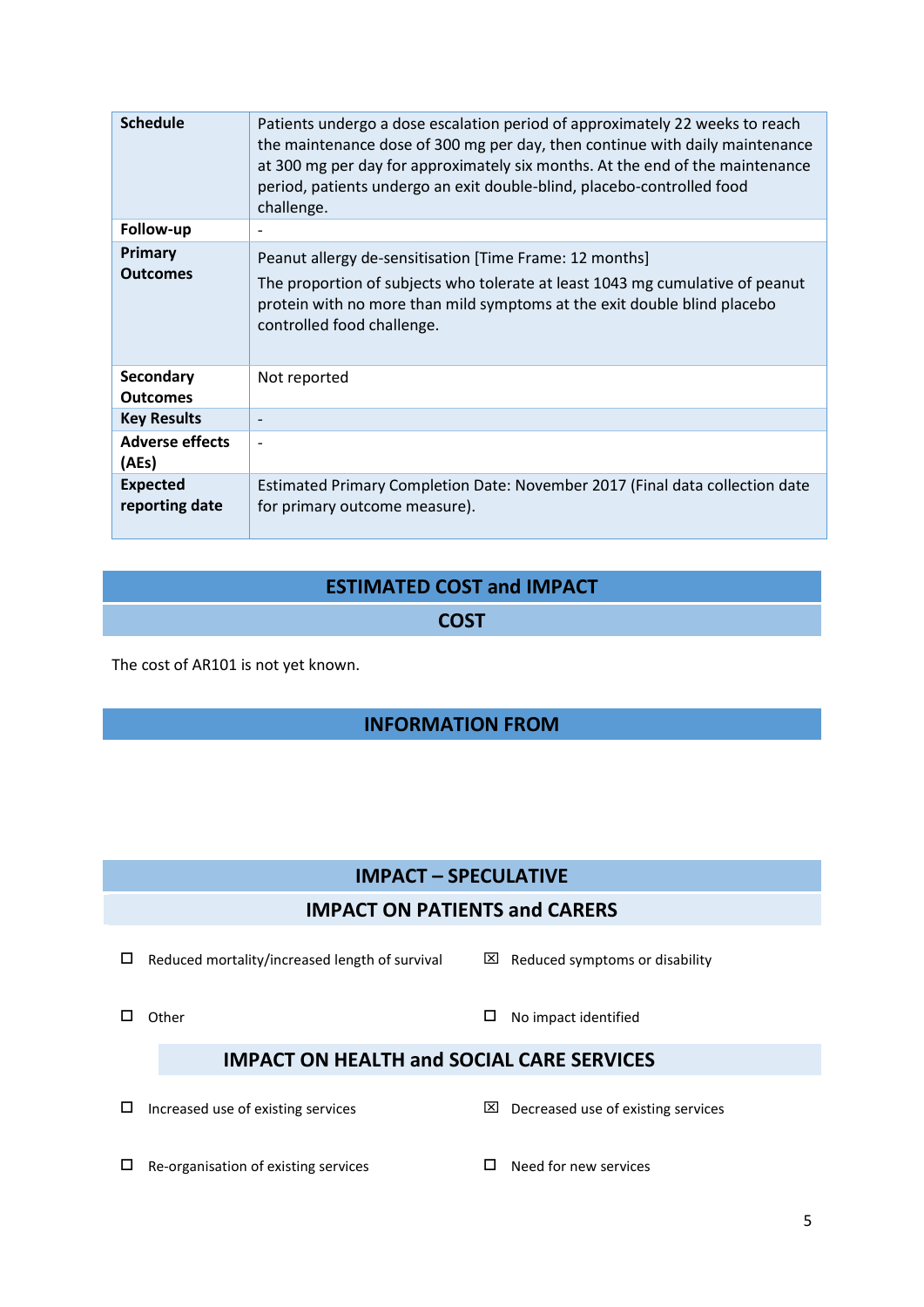Other: *potential requirement for new staff training*

#### $\square$  None identified

#### **IMPACT ON COSTS and OTHER RESOURCE USE**

- $\boxtimes$  Increased drug treatment costs  $\Box$  Reduced drug treatment costs
	-

 Other reduction in costs: *potential reduction in peanut allergy related hospital attendance if desensitisation is achieved and anaphylaxis* 

- Other increase in costs: *provision of a new mode of immunotherapy if provided within the NHS*
- 

 $\Box$  Other  $\Box$  Other  $\Box$  None identified

*avoided*

#### **OTHER ISSUES**

- $\Box$  Clinical uncertainty or other research question identified:
- $\boxtimes$  None identified

#### **REFERENCES**

- 1. Aimmune Therapeutics. *Developing an orally administered biologic immunotherapy for the treatment of peanut allergy*. Available from: http://www.aimmune.com/clinical-trials/ar101-for-peanut-allergy/ [Accessed 5 May 2017]
- 2. Adis Insight. *AR101*. Available from: http://adis.springer.com/drugs/800039337 [Accessed 5 May 2017]
- 3. Aimmune Therapeutics. *Aimmune Therapeutics Announces Positive Phase 2 Study Results of AR101 for the Treatment of Peanut Allergy.* Available from: http://ir.aimmune.com/phoenix.zhtml?c=254097&p=irolpressReleasesArticle&ID=2075133#sthash.zzvvWMWU.dpuf [Accessed 5 May 2017]
- 4. NICE diagnostics guidance. *ImmunoCAP ISAC 112 and Microtest for multiplex allergen testing (DG24). May 2016* Available from:<https://www.nice.org.uk/guidance/dg24/> [Accessed 4 April 2017]
- 5. Baumert JL, Martin L., Thébault C, Taylor SL, Koppelman SJ, Ruban C et al. Quantitative Assessment of the Safety Benefits Associated with Increasing Clinical Peanut Thresholds through Immunotherapy. *Journal of Allergy and Clinical Immunology*. 2016;137(2):AB126.
- 6. NHS Choices. *Food allergy*. Available from: http://www.nhs.uk/conditions/foodallergy/Pages/Intro1.aspx [Accessed 4 April 2017]
- 7. Jones SM, Sicherer SH, Burks AW, Leung DY, Lindblad RW, Dawson P et al. Epicutaneous immunotherapy for the treatment of peanut allergy in children and young adults. *Journal of Allergy and Clinical Immunology*. 2017;139(4):1242-1252